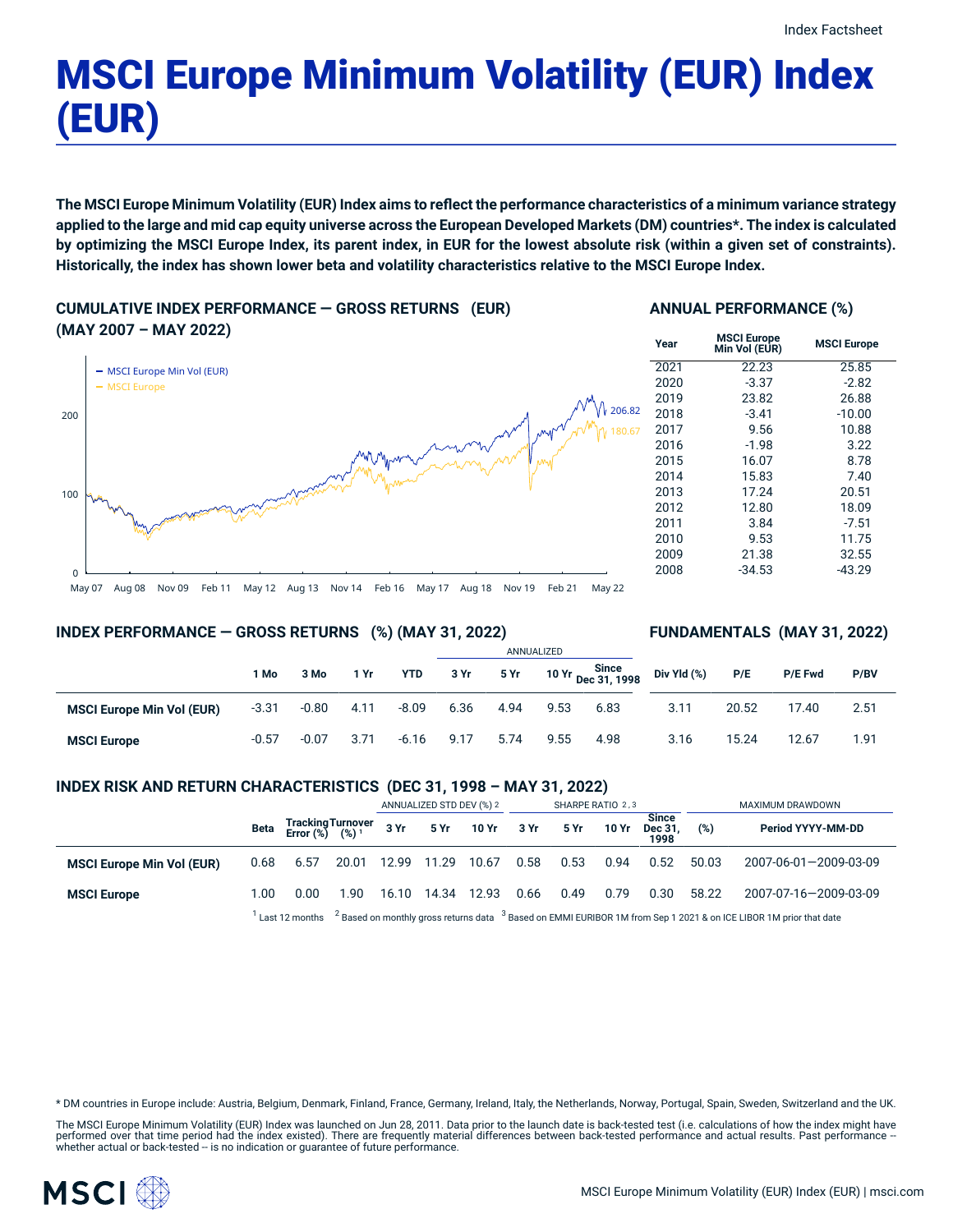#### **INDEX CHARACTERISTICS**

|                     | <b>MSCI Europe</b><br>Min Vol (EUR) | <b>MSCI Europe</b> |  |  |  |  |  |
|---------------------|-------------------------------------|--------------------|--|--|--|--|--|
| Number of           | 157                                 | 429                |  |  |  |  |  |
| <b>Constituents</b> |                                     |                    |  |  |  |  |  |
|                     | Weight $(*)$                        |                    |  |  |  |  |  |
| Largest             | 1.95                                | 3.53               |  |  |  |  |  |
| <b>Smallest</b>     | 0.03                                | 0.01               |  |  |  |  |  |
| Average             | 0.64                                | 0.23               |  |  |  |  |  |
| <b>Median</b>       | 0.50                                | 0.11               |  |  |  |  |  |

#### **TOP 10 CONSTITUENTS**

|                         | Country   | Index<br>Wt. (%) | Parent<br>Index<br>Wt. (%) | <b>Sector</b>       |
|-------------------------|-----------|------------------|----------------------------|---------------------|
| NOVARTIS                | CН        | 1.95             | 2.04                       | <b>Health Care</b>  |
| SANOFI                  | <b>FR</b> | 1.87             | 1.24                       | <b>Health Care</b>  |
| SWISSCOM                | CН        | 1.84             | 0.16                       | <b>Comm Srvcs</b>   |
| NATIONAL GRID           | GB        | 1.78             | 0.55                       | Utilities           |
| NOVO NORDISK B          | DK        | 1.69             | 1.91                       | <b>Health Care</b>  |
| <b>DEUTSCHE TELEKOM</b> | DE        | 1.68             | 0.68                       | <b>Comm Srvcs</b>   |
| NESTLE                  | CН        | 1.61             | 3.53                       | <b>Cons Staples</b> |
| ROCHE HOLDING INHABER   | CН        | 1.61             | 0.13                       | <b>Health Care</b>  |
| HSBC HOLDINGS (GB)      | GB        | 1.57             | 1.40                       | <b>Financials</b>   |
| GSK                     | GB        | 1.52             | 1.13                       | <b>Health Care</b>  |
| Total                   |           | 17.12            | 12.78                      |                     |

### **FACTORS - KEY EXPOSURES THAT DRIVE RISK AND RETURN MSCI FACTOR BOX**



#### **SECTOR WEIGHTS**



## **MSCI FaCS**



Neutral factor exposure (FaCS = 0) represents MSCI ACWI IMI.

## ● Switzerland 20.83% ● United Kingdom 18.35% ● France 12.68% ● Germany 11.13% Denmark 6.89% Other 30.12% 6.89% 11.13% 12.68% 18.35%  $-30.12%$ 20.83%

#### **COUNTRY WEIGHTS**